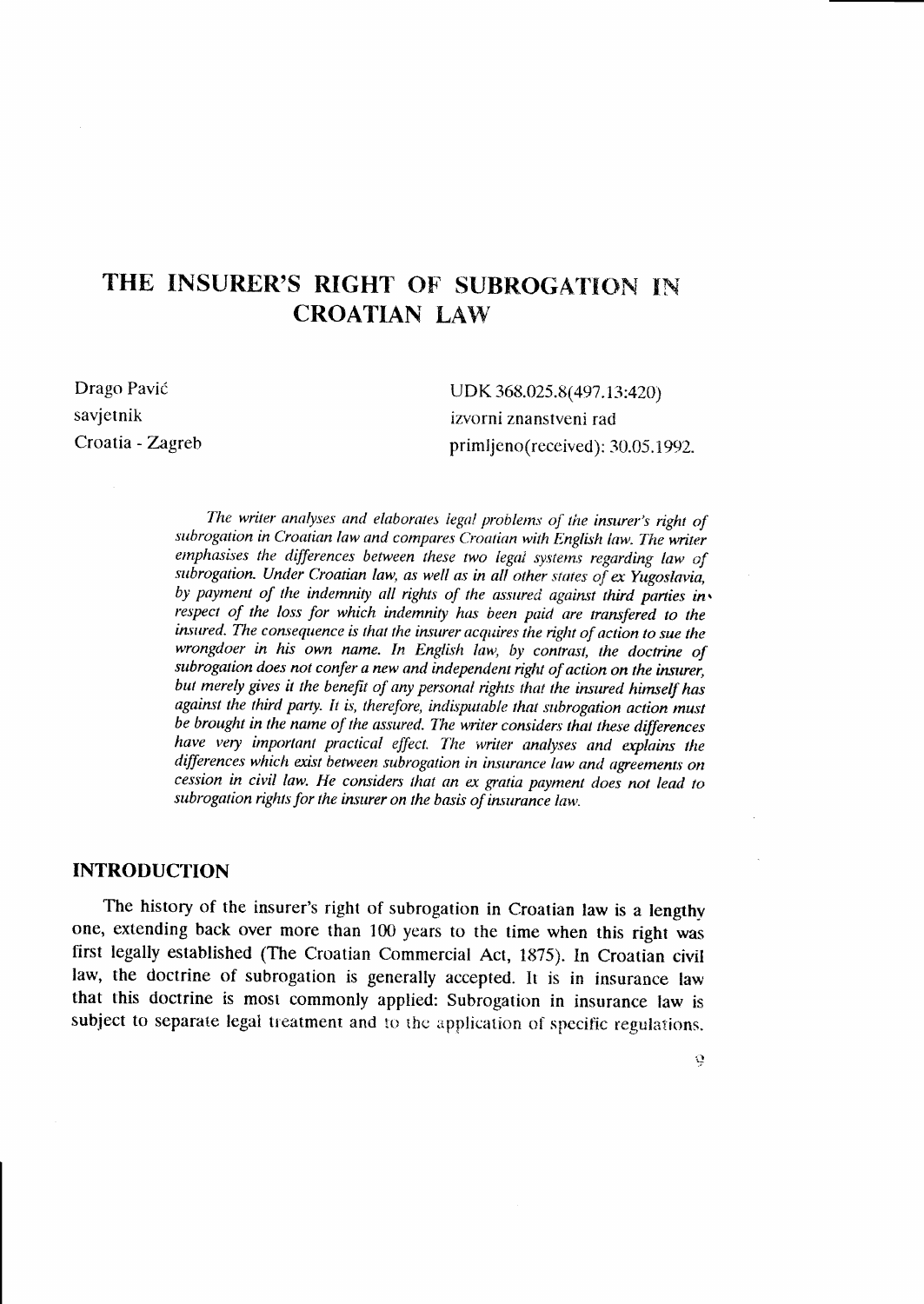Under the concept of subrogation it is understood that the insurer thereby acquires the rights of the insured to claim compensation from any third party which may be wholly or partly responsible for the loss for which the indemnity has been paid. This covers both contractual and non-contractual claims.

Croatian theory maintains that there exist two basic legal rustifications for the insurer's right of subrogation;

a) As a general legal principle, it is held that the party who has suffered loss or damage cannot be awarded indemnity exceeding the amount of the damage incurred. Consequently, the injured party is not entitled to claim double compensation for the some loss or damage - once from the insurer, and once again from the third party:

b) Third parties cannot benefit from the fact there exists an insurance contract in which the third party does not have the status of a contractual partner. The third party remains responsible for loss or damage regardless of whether or not the injured party - the insured - has received indemnity from the insurer. Otherwise, this would lead to unjust enrichment. Thus it can be seen that the doctrine of subrogation in insurance law ensures the implementation of the fundamental legal principles governing responsibility for loss or damage.

## THE PRESENT STATE OF THE LAW. THE LEGAL POSITION OF THE INSURER. A COMPARISON WITH ENGLISH LAW

In marine insurance, the insurer's right of subrogation is regulated by the Marine and Inland Navigation Act, 1978. The relevant clause states:

Art. 727 - By payment of the indemnity all rights of the assured against third parties in respect of the loss for which the indemnity has been paid are transferred to the insurer, but only up to the amount paid.

Where the subject-matter is underinsured, the rights of the assured under paragraph 1 of this Article are transferred to the insurer only in such proportion as the sum insured bears to the agreed or real value of the subject-matter, as the case may be.

A regulation similar in content is to be found in the Law on Obligations  $(1978).$ 

What is the basic characteristic of the Croatian concept of the Insurer's right of subrogation? According to Croatian court practice and from the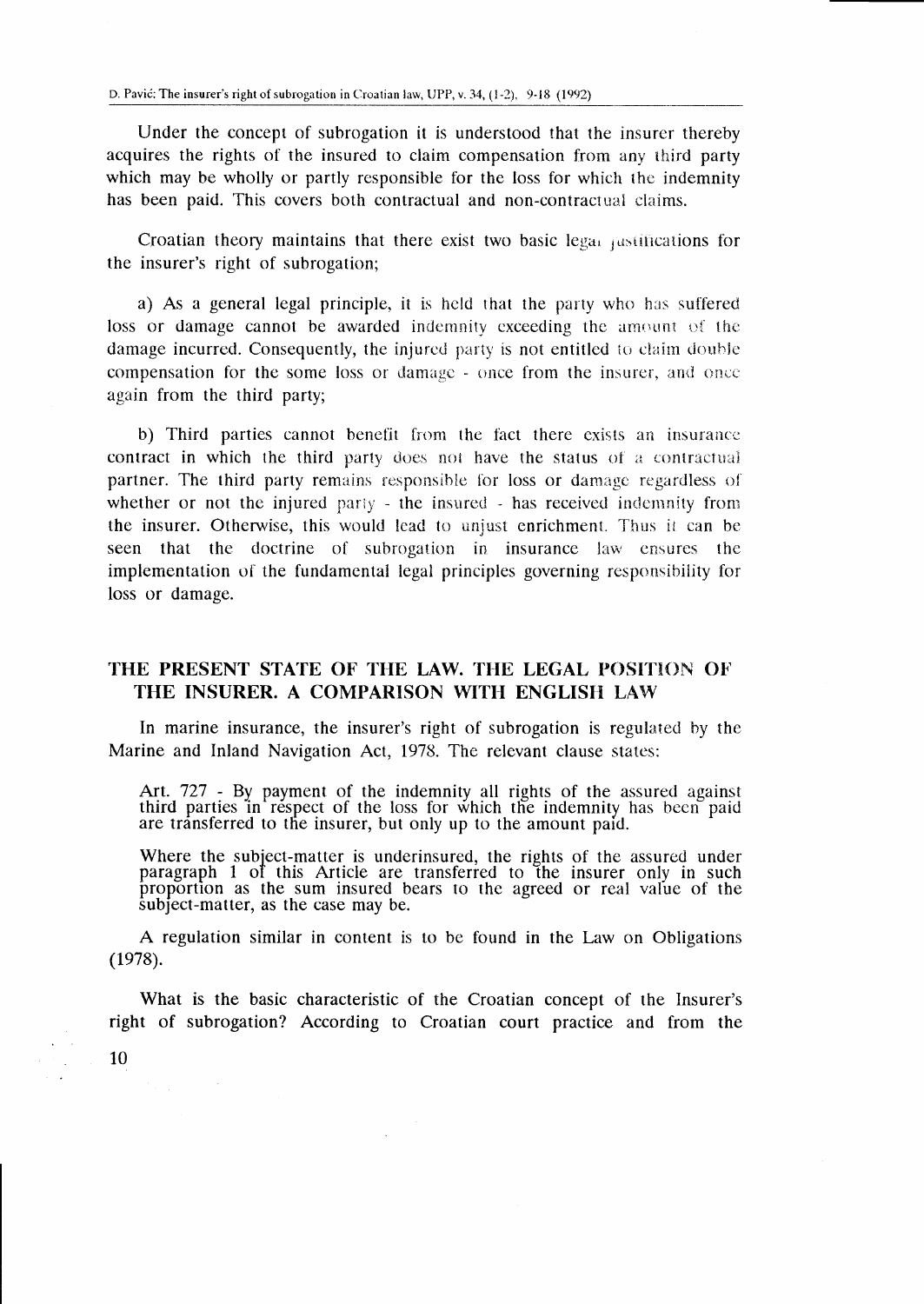standpoinl of Croatian legal theory, the above-mentioned Article has the following legal effect:

By payment of the insurance indemnity on the basis of thgwlaw, the insurer acquires the right to claim indemnity payments from any third parties which are either partially or wholly responsible for the loss for which the inclemnity has been paid. In the legal relationship concerning responsibility for loss it is the insurer, in place of the assured, who now becomes the claimant. After the payment of the insurance indemnity, the assured loses - and the insurer gains - the right to claim compensation for loss against a third party up to the amount of the indemnity paid. The assured has no right to contest such a decision. A further consequence is that the insurer, by paying the indemnity, acquires the right of action (legitimatio ad processum) to sue the wrongdoer in his own name. He need not sue in the name of the assured, as must be done in English law. The insurer's right to sue need not be backed by an agreement on cession of rights (assignment by agreement) between the insurer and the assured. This is undoubtedly one of the fundamental characteristics of the Croatian concept of the insurer's right of subrogation.  $\frac{1}{1}$ 

In English law, by contrast, the doctrine of subrogation does not confer <sup>a</sup> new and independent right of action on the insurer, but merely gives it the benefit of any personal right that the insured himself has against the third party (Hobbs v. Marlowe, 1978) <sup>2</sup> It is, therefore, indisputable that the subrogation action must be brought in the name of the assured. (James Nelson Line,  $1906$ ).<sup>3</sup> "The right of subrogation entitled the insurer to call upon the insured to permit his name to be used in a suit for the benefit of the insurer but it did not vest the cause of action in him" (Central lnsurance Co. v. Seacalf Shipping Co., "The Aiolos", 1983).

The right of subrogation did not have the effect of transferring to the insurer any cause of action which the assured might have hacl against the

 $\mathbf{1}$ The same present state of the law exists in all other states of ex-Yugoslavia.

 $\mathcal{L}$ For further detail, see Darham: Subrogation in Insurance Law.

 $\mathbf{a}$ There is some conflict in the authorities as to whether subrogation is a doctrine stemming from the operation of equity or whether it rests upon an implied term in every contract of insurance permitting the insurer to exercise the assured's rights. (Yorkshire Insurance Co.v.Nisbet Shipping Co., 1962; Morris v. Ford Motor Co. Ltd., 1973).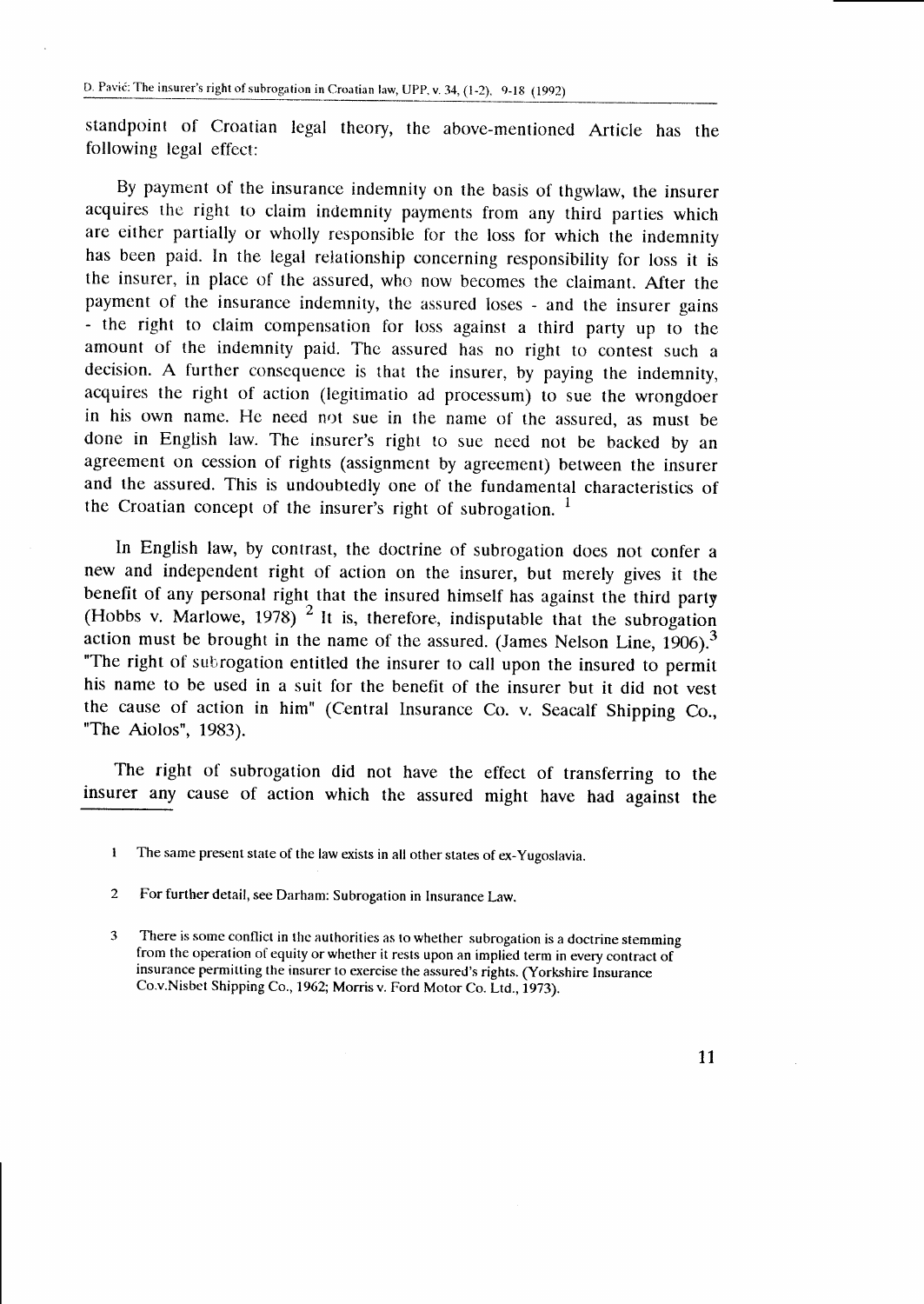wrongdoer. Such transfer could only be effected by legal assignment to the insurers. Alternatively the insurer could join the assured in the action. (Morris v. Ford Motor Co., 1973; Smith v. Mainwaring, 1986). In addition, it was felt that the insurer had no right at law to make use of the name of the assured (Lord Denning in Morris v. Ford Motor Co.). It remains, however, undisputed that the assured can be compelled by the insurer to enforce his rights against the third party for the insurer's benefit (Morris v. Ford Motor Co., 1973; Smith v. Mainwaring, 1986).

One may readily understand, therefore, why Croatian insurers should feel so surprised at learning from English lawyears that the extension of the time bar - which is quaranteed only to the Insurer, and not also to the Insured has no appropriate legal effects.

## THE RIGHTS TO WHICH THE INSURER IS SUBROGATED

Through subrogation, the insurer must be placed in the position of the assured.<sup>4</sup> In the Navigation Act, it is explicitly stated that the insurer acquires "all" the rights of the assured. This relates to loss or damage sustained, and to the relative cost. The insurer has the right to claim from a third party for all loss or damage to which the assured is entitled, in conformity with the level of compensation paid. Thus, both contractual and non-contractual claims are covered under this interpretation. The insurer's rights of subrogation cannot be detrimental to the rights of the assured (nemo contra se subrogasse censetur). And even when damages may already have been claimed from the insurer, the assured does not loss the right to claim from a third party for damages which have not been compensated by the insurer, e.g. for loss of profits.

The insurer's claim is limited in extent to:

a) the amount of indemnity paid,

b) the amount owed by the wrongdoer to the assured for the loss caused, in accordance with the regulations enforced for the concrete legal relation. The insurer cannot claim for an amount higher than that which he has paid in insurance. The assured has the right to claim from a third party indemnity for

 $\mathbf{A}$ With the respect to English law, a classical case is considered to be that of "Castellain v. Preston" (1883)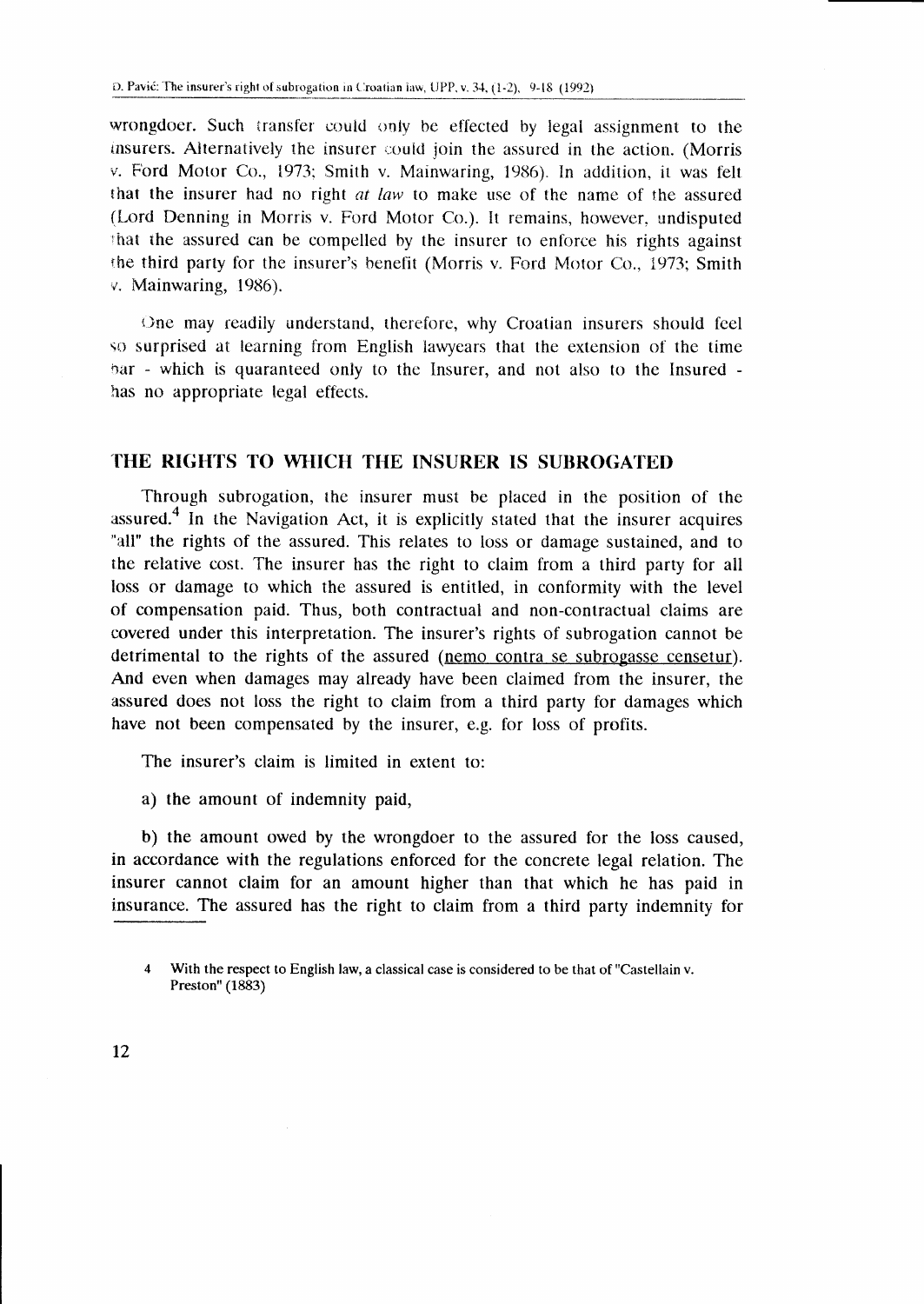the amount of loss suffered for which he did not receive insurance indemnity. For instance, in cases in which under-insurance is involved, or in which a deductible has been agreed. It the insurer charges a third party an amount greater than the amount of the insurance indemnity, he is bound to return the excess sum to the assured.

Subrogation is a derivative, rather than an original means of acquiring rights. In subrogation, the identity of the binding legal relationship regarding responsibility for damages is not affected. In the insurer's action against a third party, the responsibility of the third party is assessed in accordance with the same regulations as those enforced in relations between the third party and the assured. This means that even in recourse actions the principle of the legal limitation of liability is applied, as are exemptions from liability, the limit, etc., as prescribed for the party responsible for causing the loss..

## SUBROGATION OR LEGAL ASSIGNMENT?

From the above, it will be seen that subrogation in Croatian insurance law is shaped by one of the basic characteristics of cession in civil law, i.e. the transfer of the rights of claim of third parties also involves the transfer of independent procedural authorization to start a law suit. Is one speaking, then, of subrogation or of cession?

Numerous differences exist between subrogation in Croatioan insurance law and agreements on cession in civil law. Below are mentioned just a few of these:

- In cession, the right to sue is acquired through the signing of <sup>a</sup> contract. This right is automatically acquired by the insurer upon payment of the indemnity;
- In assignment agreements it is necessary for the debtor to be advised of the transfer of rights. For subrogation of the insurer, this is not required;
- The assured may, by means of an assignment agreement, transfer his rights to third parties, even before indemnity has been paid by the insurer. In such insurances, the insurer is not obliged to prove that indemnity has been paid. His right to sue the tort-feasor is established by the assignment agreement. Likewise, he is not required to prove that he had granted insurance for the risk which resulted in the subsequent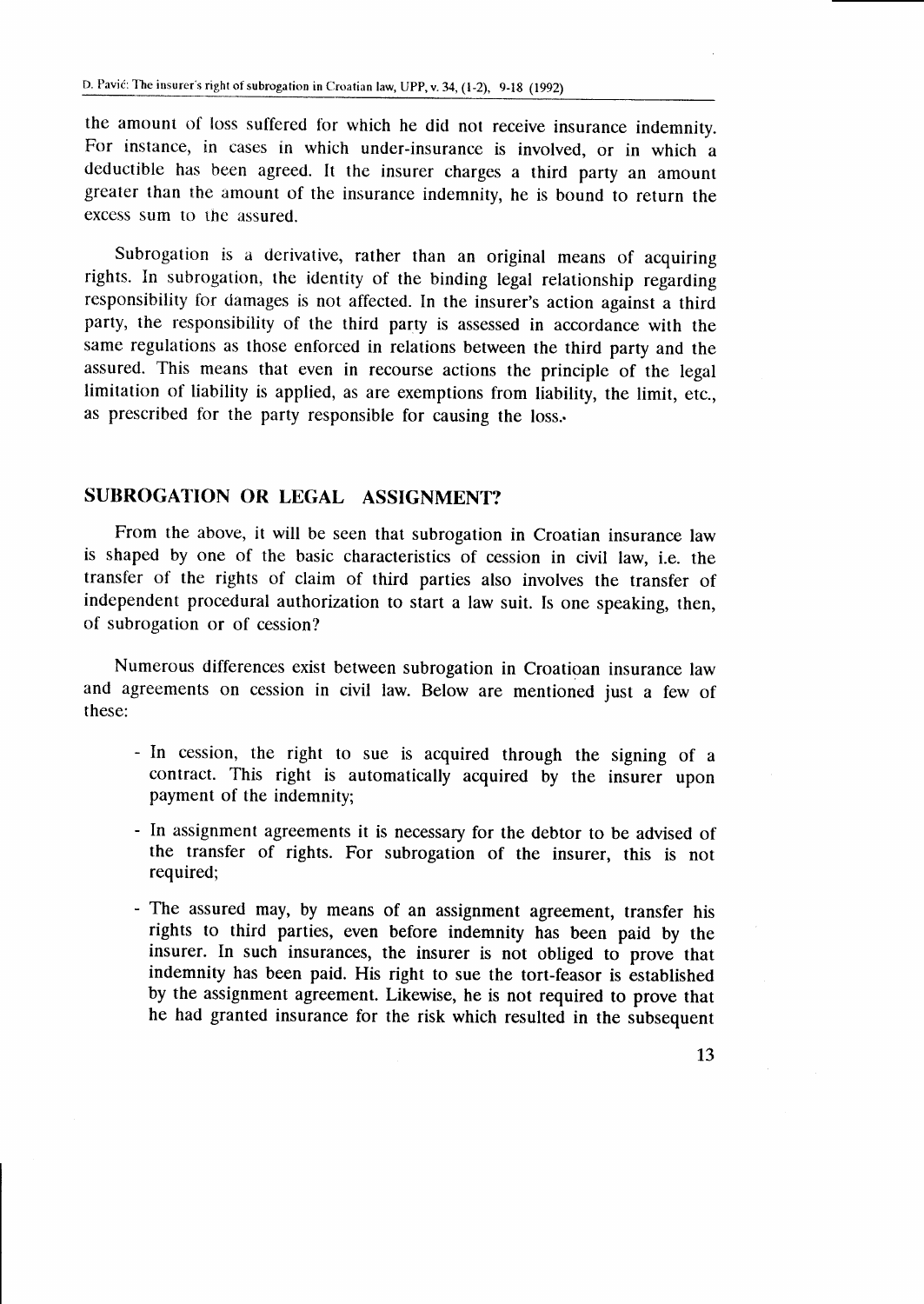loss. For the right to subrogation, it is necessary to prove that the specific loss was covered by insurance;

- On the basis of the assignment agreement, the insurer acquires the right to claim up to the amount of the rights transferred. And he is not limited by the amount of the insurance indemnity already paid. He may even sue for an amount higher than that of the insurance compensation. Under the law of subrogation, the insurer cannot demand compensation in excess of the sum paid indemnity;
- In the case of assignment of rights by cession, the debtor retains the right to raise with the new creditor whatever objections he might have raised with the party which has ceded his rights. In subrogation, the debtor may raise objections with the insurer only in relation to legal liability for the specific loss, or in connection with personal relations towards the insurer (this opinion is not generally accepted in Croatian legal theory.)

From the above, it may be clearly seen that in Croatian law one is dealing with a specific form of legal cession (legal assignment) which differs substantially from assignment in civil law. In order that there should be no dispute over the matter, this right is designated as "the Insurer's Right of Subrogation". This means, then, that the term corresponds neither to cession nor to the generaly subrogation of civil law, but that it is a specific legal concept: "the Insurer's Right of Subrogation", to which specific legal norms apply. This distinction has been influenced by the fact that the expression subrogation is a generally accepted term in comparative law. The law on Obligations\_ (1978) makes specific reference to the expression "subrogation" (Art. 939).<sup>5</sup>

#### FORM OF SUBROGATION

For the insurer's subrogation rights, the following legal conditions must be fulfilled:

<sup>5</sup> The French Law on Marine lnsurance (1976) contains the expression "attaining the rights" (acquiert....). In the option of Prof. Rodiére, this term is equally valid for legal subrogation and for assignment, but he feels that it in fact relates to subrogation. See R. Rodiére, Droit Maritime. assurances et ventes maritimes. Paris 1983, p 200.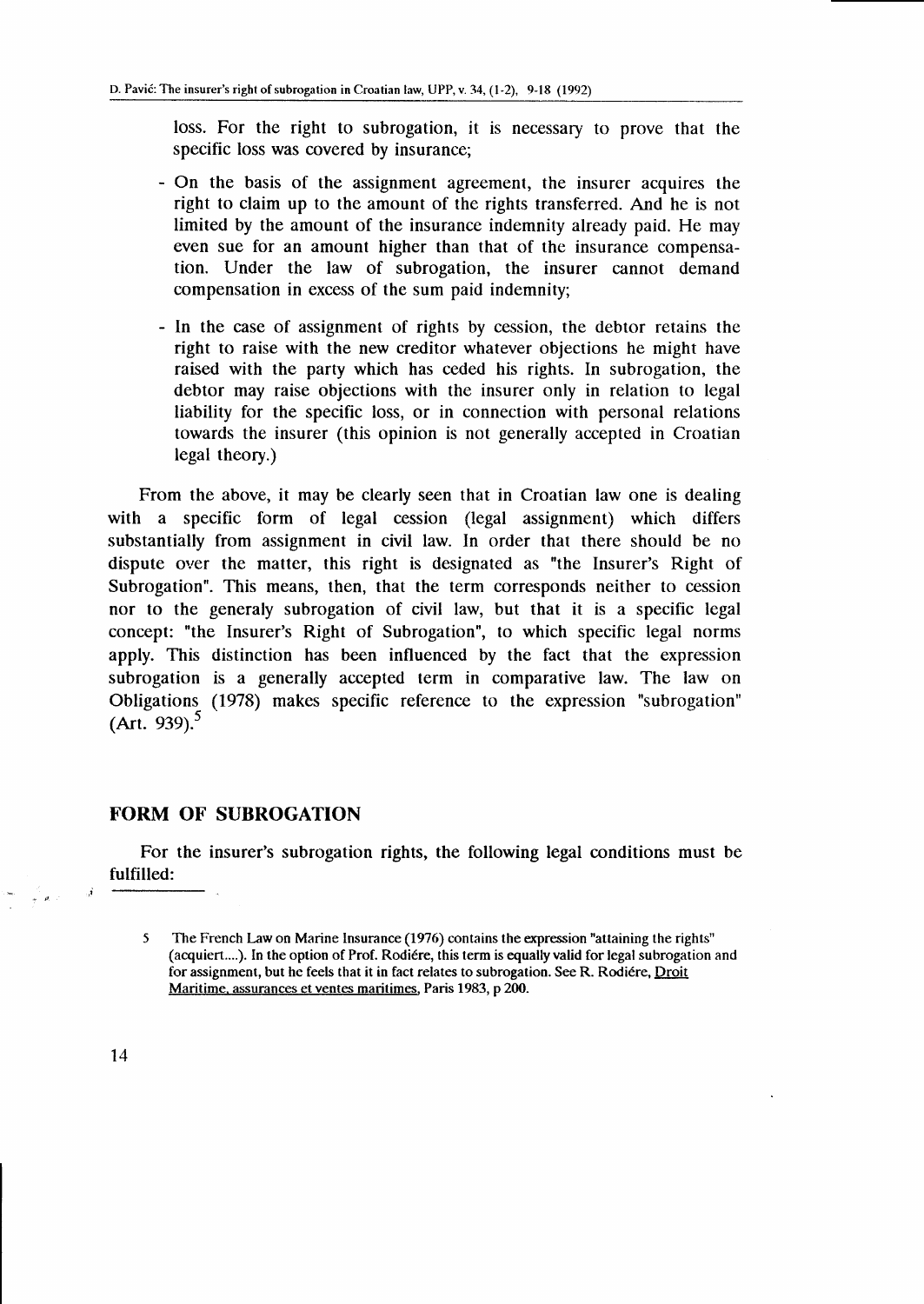a) that the insurer has paid the indemnity,

b) that a third party is responsible for the loss for which the indemnity was paid,

c) that the insured has a claim for damages against a third party.

In such a case, the insurer by payment of indemnity acquires, on the basis of the law itself, the right of action against a third parry. In order to realise this right he does not need to have a certificate on cession of rights, since his subrogation is by *virtue of law*. The insurer is required only to prove:

a) that he has paid the indemnity for the specific loss,

b) that he has paid the inclemnity on the basis of an insurance contract.

Independently of this, the insurer may for various reasons be interested in obtaining a certificate on cession. If on the basis of subrogation the insurer has no right to claim for damages against a third party, since this right is also not held by the assured, it is the duty of the insurer to prove that his claims against a third party are based on an agreement on cession. This is why it is prescribed in the Marine and Inland Navigation Act that:

It is the duty of the assured to give the insurer on his demand every assistance to realise any rights against third parties and to provide him with acertificate on cession of his rights duly filled in and signed. (Art. 727, para. 3.) para. 3.)

In certain cases, without cession of rights the insurer is completely unable to realize his right of subrogation. If the insured did not have the right to claim indemnity for loss from the third party (the condition mentioned under c) above), then this right also cannot be acquired by the insurer through the payment of indemnity. For instance, if in a contract for carriage of goods the assured does not have the right to claim indemnity from the carrier, then the insurer will likewise not possess this right. In such an instance, it is necessary for the insurer to have a certificate on cession in order to be able to realize his rights of subrogation. Two typical examples are:

a) if the insurance indemnity is paid to an export-import firm, while the consignee or indorsee is the fonuarding agent. The assured is duty-bound to provide the insurer with a certificate on cession from the forwarding agent.

b) In a contract for carriage of goods by rail or road, the insured is the sender of the goods, but since the goods have been received from the carrier,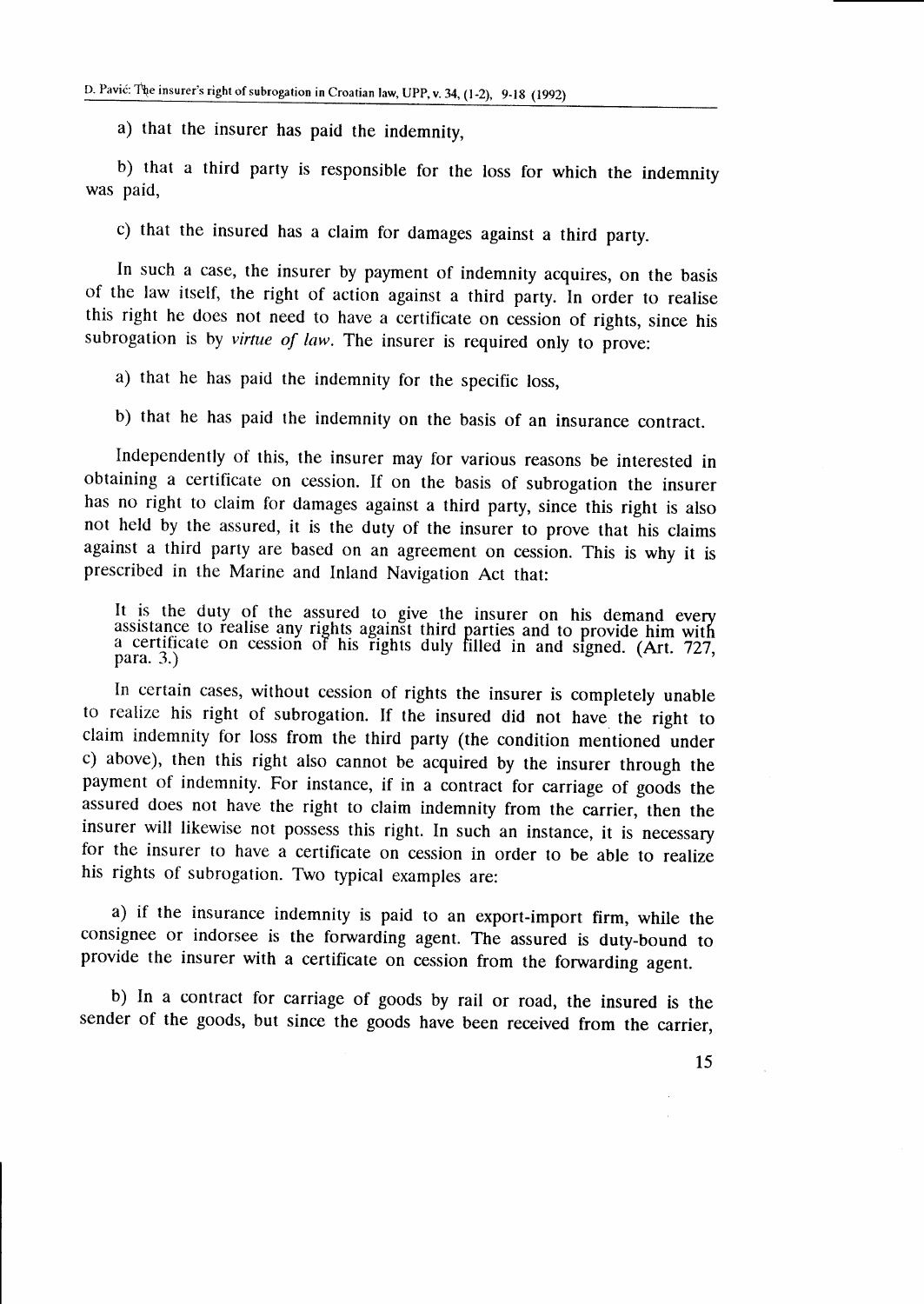claims for loss can be made against the carrier only by the consignee. It is the duty of the assured to provide the insurer with a certificate on cession from the consignee.

It should be noted that, under Croatian law, a contract on cession of rights is regarded as being an informal contract, i.e. the validity of the contract does not have to be established in writing - it may also be concluded orally. The declaration of the existence of a contract may be given by the contracting parties, e.g. by letter, or by any other means of proof.

### EX GRATIA PAYMENT

If the insurer makes an ex gratia (voluntary) payment, this payment does not lead to subrogation rights for the insurer on the basis of insurance law. As, for instance, when indemnity is paid for loss arising from an uninsured risk. This question is not strictly regulated by law, nor has it yet been tested in court practice, but the law does state that the rights pass to the insurer on payment of the insurance indemnity (art. 727.1). This, in my option, is understood to mean a payment based on the insurance contract, and not an  $ex$ gratia payment.

#### **CONCLUSION**

In attempting to summarise the basic characteristics of the Croatian concept of subrogation, I would indicate the following:

- The insurer is subrogated to the assured's rights against third parties by payment of the indemnity;
- Through subrogation, the insurer assumes the legal position of the assured with respect to the loss for which indemnity was paid;
- Rights acquired by subrogation are limited up to the amount of indemnity paid;
- Through subrogation, all rights of the assured against the person liable for the damage are transferred to the insurer;
- Subrogation is a derivative rather than an original means of acquiring rights;
- Subrogation cannot occur to the detriment of the assured;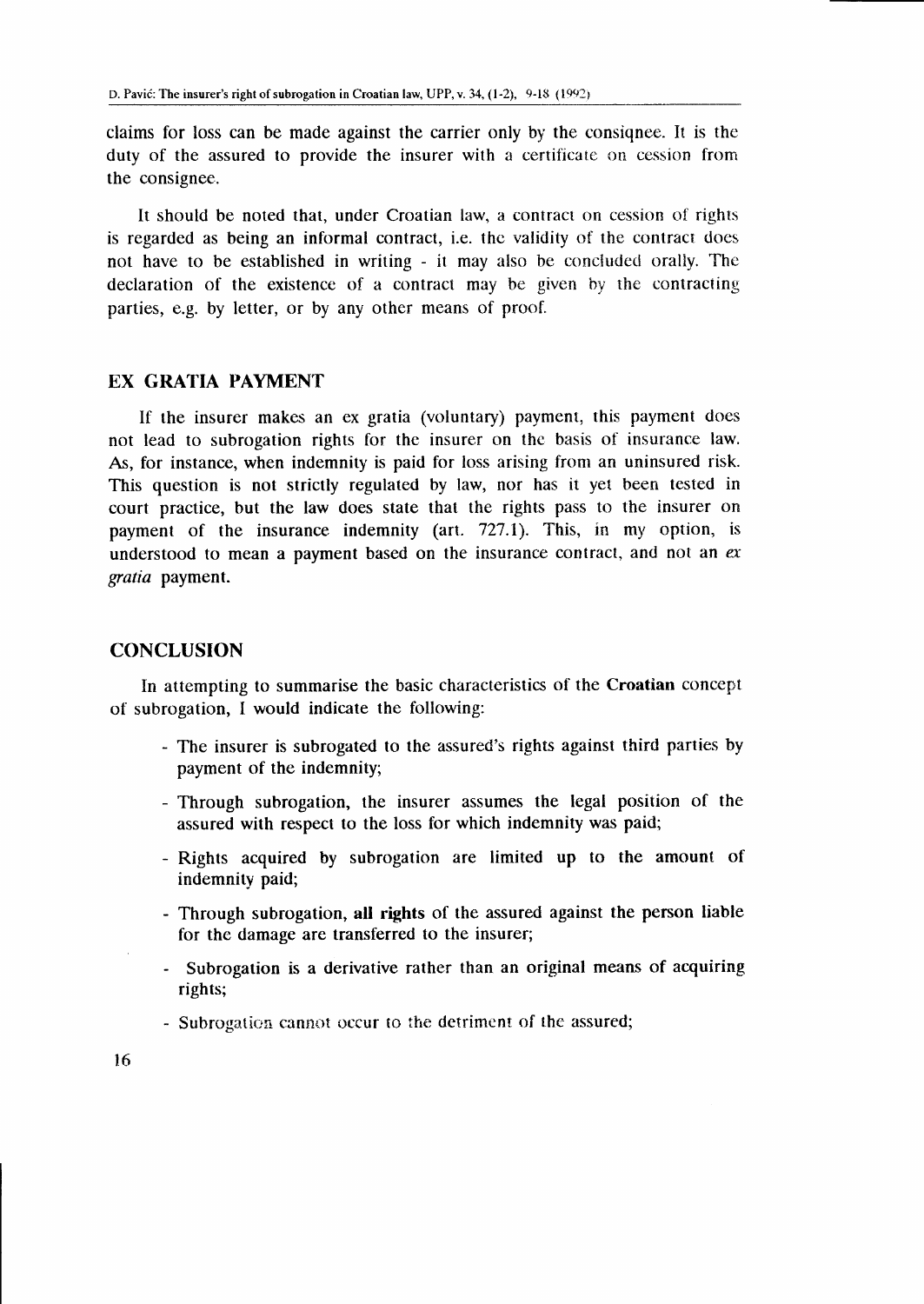- Through subrogation, the insurer acquires the individual and independent right of action against a third party. In this respect, Croatian law differs substantially from English law according to which, as we have seen, the insurer can sue a third party only in the name of the assured, or he can join the assured in the action;
- The insurer's subrogation is neither cession nor civil law subrogation, but a specific form of " $ex lege$ " subrogation;
- If all the legal preconditions for subrogation have been fulfilled, no agreement on cession of rights is required since subrogation comes into effect by virtue of law;
- The existence of an agreement on cession (if any) may be demonstrated by a certificate on cession, or by other means of proof;
- Ex gratia payments do nor give rise to a right of subrogation.